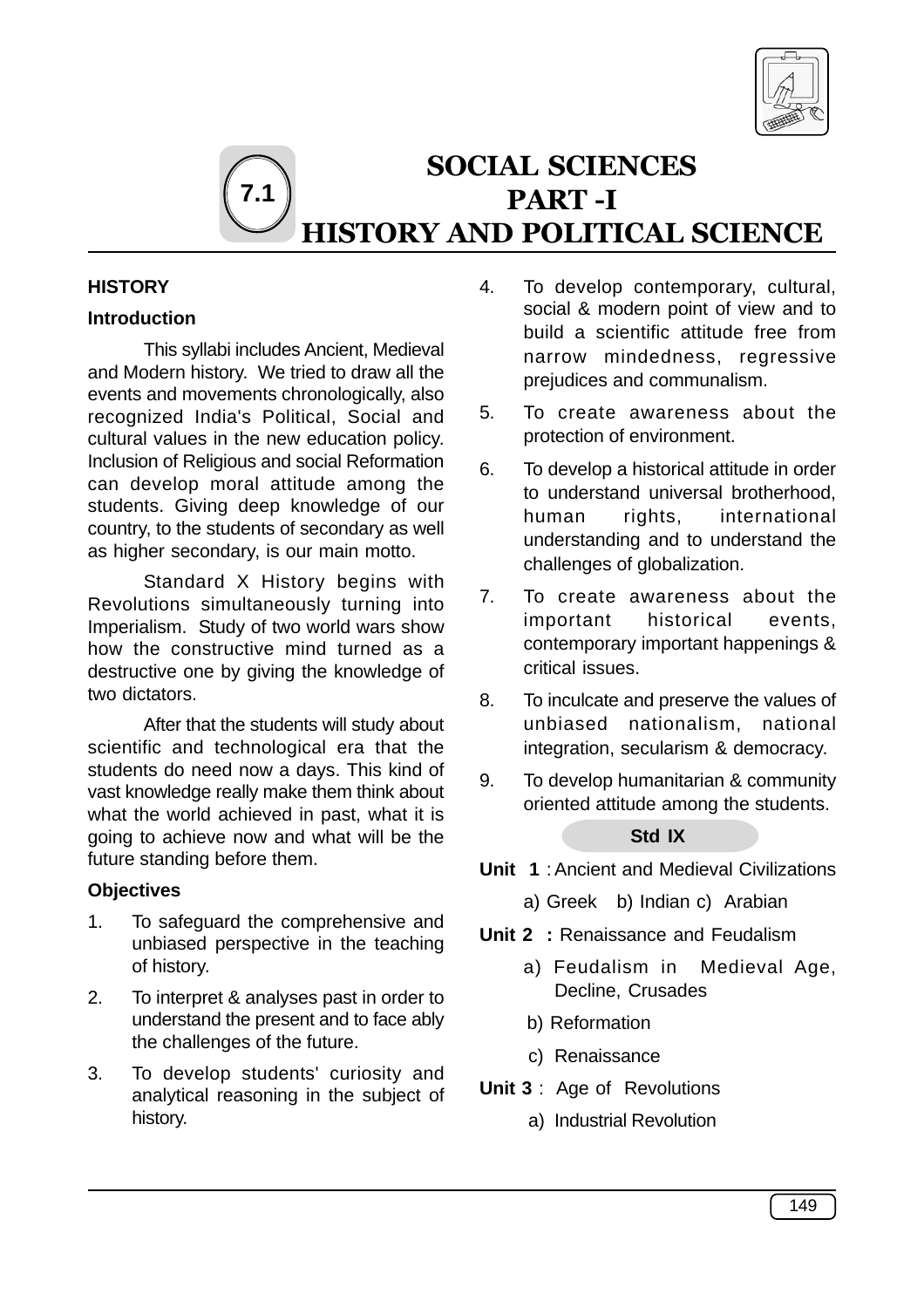

- b) American war of Independence
- c) French Revolution

**Std. X**

- **Unit 1** : Imperialism
	- a) Geographical discoveries and colonization
	- b) Asia: India, China, Japan
	- c) Africa
- **Unit 2** : 20th Century Age of conflict
	- a) First world war
	- b) Russian Revolution
	- c) The League of Nations
	- d) Dictatorships in Europe, Second World War and world
	- e) United Nations Organization
- **Unit 3** : Emancipation of Asia and Africa
	- a) Asia
	- b) Africa
- **Unit 4** : World after World War II
	- a) Cold war
	- b) Scientific and Technological **Progress**
	- c) Globalization

## **POLITICAL SCIENCE**

## **Introduction**

This subject was earlier known as civics. The students were learning basically about rights and duties in this subject. Students are also expected to learn political concepts like democracy, political parties, etc. Therefore, the students will learn Political Science at this stage.

Political Science is a Social Science. We all live in a society. So we must learn about society as well as activities in the society. Basically all political activities are studied in Political Science.

Political Science is one of the important Social Science. It deals with fundamental rights and duties of citizen, Electrical process, Constitution etc. Political Science basically deals with Democracy, political parties, Social diversity and its relationship with democracy. Through the syllabus of political science an attempt is made to explain the challenges to democracy.

Political Science trains students to study actual day to day problem to identify and analyse them.

## **Objectives**

- 1. To introduce to students importance of Political Science in human life from primitive age to modern times.
- 2. To introduce to students political concepts and political ideologies.
- 3. To introduce India's political system to students.
- 4. To introduce to students attitudes and values strengthening healthy civic and political life.
- 5. To develop sense of responsibility regarding voting process for developing participatory democracy.
- 6. To strengthen awareness about Fundamental Rights and Duties listed in constitution.
- 7. To introduce to the students social diversity in Democracy.

**Std. IX**

- 1. Introduction to Political Science Meaning, Nature and Scope.
- 2. Making of the Constitution of India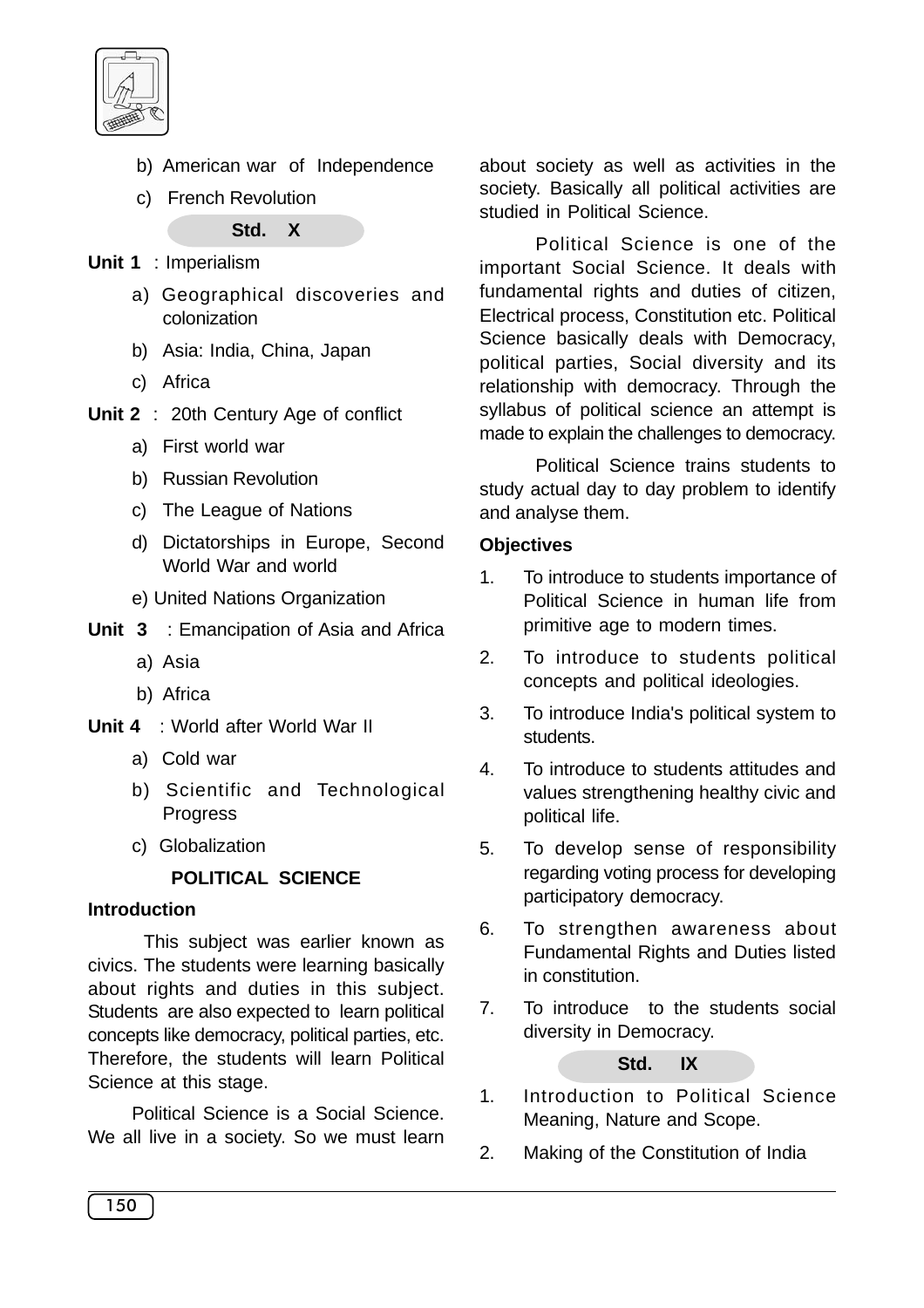

Need of the Constitution, Constituent Assembly Preamble to the constitution of India

3. Fundamental Rights and Duties, Need of Fundamental Rights, Fundamental Rights mentioned in Indian Constitution

What are Duties?

4. Electoral Process

What is election? Voter, Constituency, Candidate,

Adult franchise, Direct and Indirect election

5. Internal Work

## **Std. X**

1. Democracy

Meaning, Types and characteristics

- 2. Political Parties and types Meaning, Need, Types of Political Parties - National and Regional
- 3 Social Diversity and Democracy. What is social diversity?
	- i) Caste/race and Democracy
	- ii) Language and Democracy
	- iii) Religion and Democracy
	- iv) Gender and Democracy
- 4. Challenges to Democracy Remedial measures to the challenges
- 5. Internal work

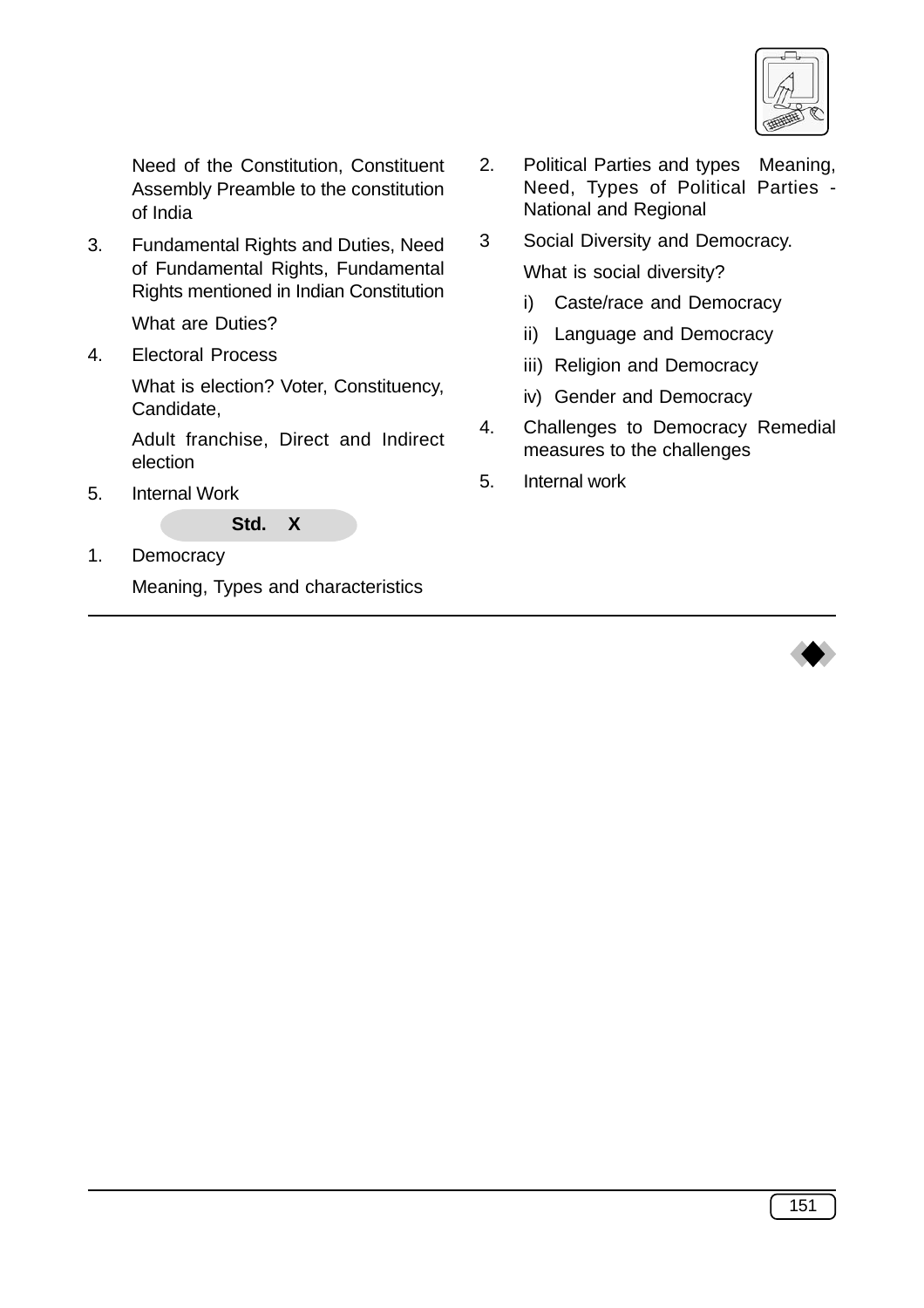



# **SOCIAL SCIENCES Part - II GEOGRAPHY AND ECONOMICS**

## **GEOGRAPHY**

## **Introduction**

Students at early state are very corious, so while observing they learn geography unknowingly. Hence Geography is introduced in their syllabus at early stage. Gradually from their doorstep they are taken to the world through curriculum. At 9th and 10th level students are well equipped with information about natural processes operating in different parts of the world. At this stage they are being exposed to aerial differentiation and problems arising out of them. The regional differentiations are basically because of differences in natural resources as well as the ability and efficiency of the people to utilize them and hence at this level they are introduced to understand the resource base and analyse the reasons of regional imbalance.

Maharashtra being a home state of the students, these concepts are introduced with Maharashtra and then in the next step to India.

The SCF (State Curriculum Frame work) has been introduced in 2010 by Government of Maharashtra is very much in line with NCERT ( National Council for Educational and Research Training ) Which gives emphasis on students participation in creation of knowledge as well as active learning for the syllabus for geography to promote these Objectives outlined in the SCF2010

## **Objectives**

To enable the students to

- 1. Develop an understanding of man and environment, their interrelationship at the global level
- 2. Develop awareness to protect the environment
- 3. Protect and improve the natural resources including forests, water, soils and wild life
- 4. Understand and appreciate the diversity of land and people of the country with its unity underlying
- 5. Enhance & deepen the knowledge and understanding of Indian environment in its totality. Their interactive processes and effects on the quality of life in future
- 6. Develop an understanding and concern about the growing population and its impact on the environment
- 7. Develop an appreciation of the interdependence of nations and regions of the world in general and India in particular.
- 8. Develop scientific knowledge by promoting the spirit of enquiry and following a rational and objective approach
- 9. Develop skills and abilities to read, understand and analyse geographical data presented in various forms such as photographs, maps, graphs, diagrams and charts

152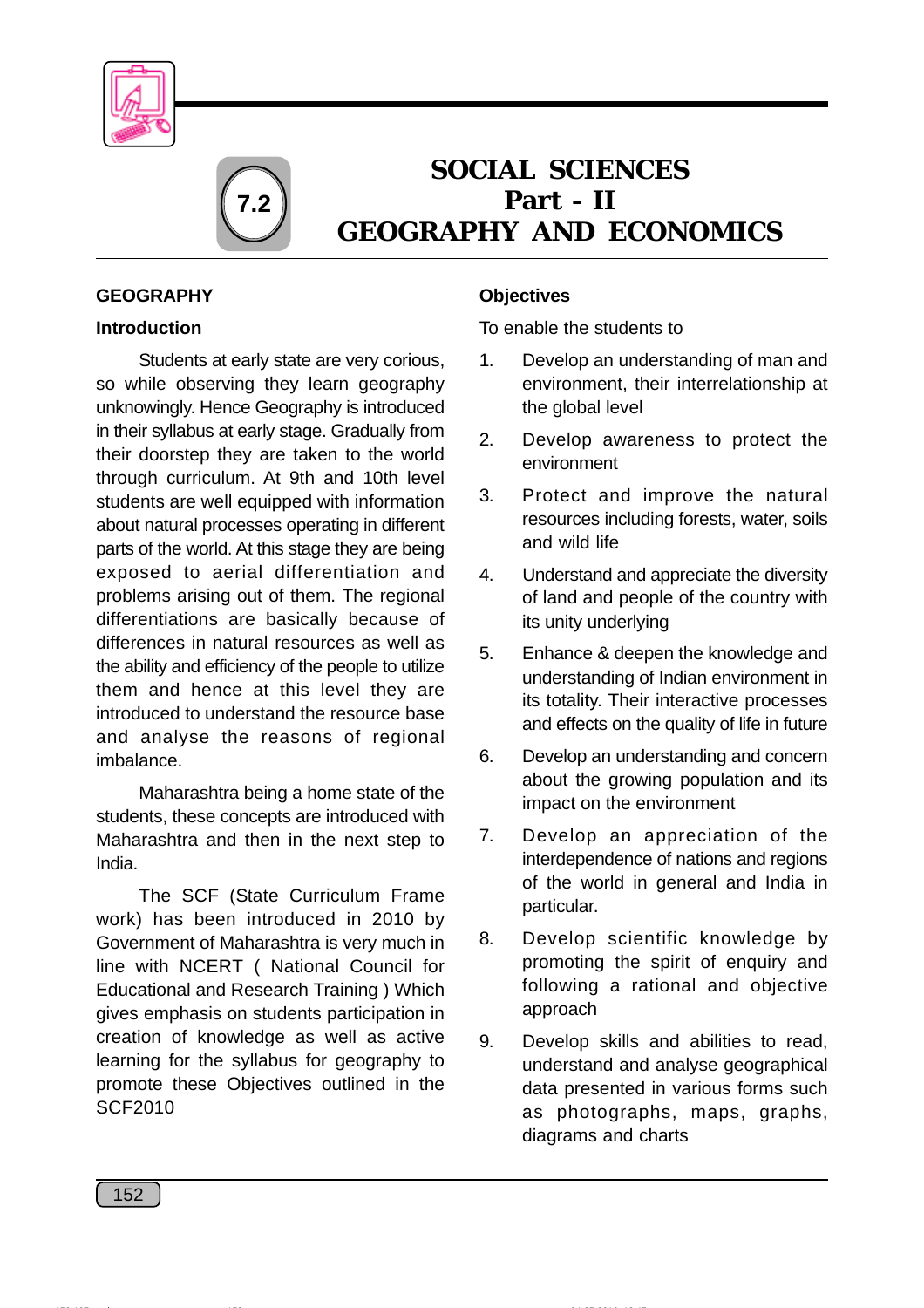

#### **GEOGRAPHY OF MAHARASHTRA**

**Std. IX**

## **Unit 1: Concept of Region**

- 1.1 Concept of Region
- 1.2 Identification of a region

## **Unit 2: Natural resources**

- 2.1 Land
- 2.2 Water
- 2.3 Soil
- 2.4 Forests
- 2.5 Minerals
- **Unit 3: Occupations**
- 3.1 Classification of occupations

#### **Unit 4: Agriculture**

- 4.1 Types of agriculture
- 4.2 Major crops

## **Unit 5: Industries**

- 5.1 Agro-based industries
- 5.2 Other industries
- **Unit 6 : Transportation, Communication and Tourism**
- 6.1 Types of transportation
- 6.2 Means of Communication
- 6.3 Tourism

#### **Unit 7: Population**

- 7.1 Growth of population
- 7.2 Structure of population

#### **Unit 8: Regional development**

- 8.1 Human development Index
- 8.2 Regional development in Maharashtra

#### **Unit 9: Practical**

- 9.1 Cartography
- 9.2 Isopleths maps
- 9.3 Field study

#### **GEOGRAPHY OF INDIA**

## **Std. X**

- **Unit 1: Physical Divisions of India**
- 1.1 Identification of Physical divisions
- **Unit 2: North Indian Mountains**
- 2.1 Himalayas
- 2.2 Associated mountains

## **Unit 3: North Indian Plain Region**

- 3.1 Deserts
- 3.2 Western Plains
- 3.3 Central Plains
- 3.4 Eastern Plains
- 3.5 Delta region

#### **Unit 4: Peninsular Plateau Region**

- 4.1 Malwa Plateau
- 4.2 Chhotta Nagpur Plateau
- 4.3 Maharashtra Plateau
- 4.4 Karnataka Plateau
- 4.5 Telangana Plateau

#### **Unit 5: Western Ghats and Eastern Ghats**

- 5.1 Sahyadries
- 5.2 Eastern Ghats

#### **Unit 6: Coastal Region**

- 6.1 Eastern coastal plain
- 6.2 Western coastal plain

#### **Unit 7: Indian Islands**

- 7.1 Western Islands
- 7.2 Eastern Islands
- **Unit 8: Practical**
- 8.1 Cartography
- **Unit 9: Practical**
- 9.1 One dimensional diagrams
- 9.2 Two dimensional diagrams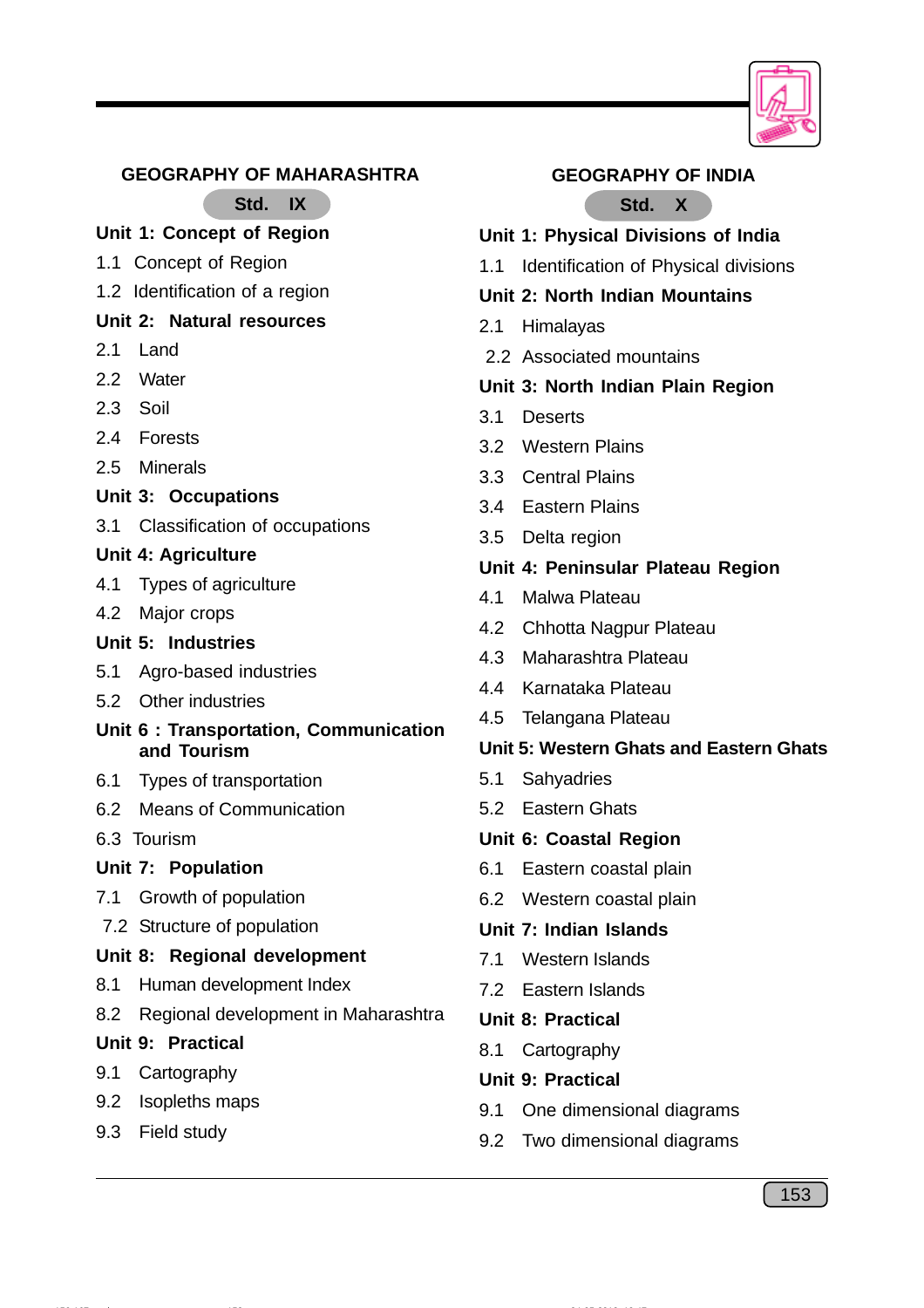

## **ECONOMICS**

#### **Introduction**

According to the National Educational Policy 1986, Economics has been included in Social Science faculty to be taught at IX and X standard. Keeping in view the Objectives of NCF 2005 to provide information of Economics and Nature of?" Economy through constructivism to the students of Secondary Section, the subject Economics has been included in SCF 2010 for the students of IX & X standard. While preparing the curriculum and the Objectives of Economics, Consideration has been made of Recent Events and Future changes in the economy and also to develop the potentials of the students.

## **General Objectives**

- 1. Economics is one of the important subjects in Social Science. The subject should be taught with scientific methods so that it becomes easy and simple for the students to understand.
- 2. To provide primary information to the students about Economics & Nature of Economy with changing time.
- 3. To develop skills & abilities of the students to use the scarce resources (Natural and human resources) in efficient and optimum manner.
- 4. To develop creativity among the students to solve the economic problem.
- 5. To create awareness among the students about local Economic problems and challenges.
- 6. To introduce to the students Economic concepts, economic planning and new economic policies.
- 7. To develop potential of self study among the students.
- 8. To develop research approach of the students with the help of local level projects.
- 9. To develop awareness among the students about the co-relationship between economy and environment.
- 10. Creation, construction and application of knowledge among the students through self realization & action.

#### **Objectives**

The study of Economics as a part of Social Science starts from Std. IX to introduce Economics to these students and make them easy to understand, the following objectives are determined.

- 1. To introduce subject of economics to the students.
- 2. To develop Self Study with the help of Basic Economic concepts.
- 3. With the help of the concept of Family Budget, explain the students concepts of Family Income & Expenditure.
- 4. To explain the concept of Want.

## **Std IX**

## **1. INTROCUCTION OF ECONOMICS**

- 1.1 Introduction
- 1.2 Concept of Economics, Meaning & **Definition**
- 1.3 Importance of Economics

## **2. BASIC ECONOMIC CONCEPTS**

- 2.1 Human wants & classification of wants
- 2.2 Commodity Economic goods & Free goods.
- 2.3 Resources & Scarcity of resources.
- 2.4 Utility, value & Price.